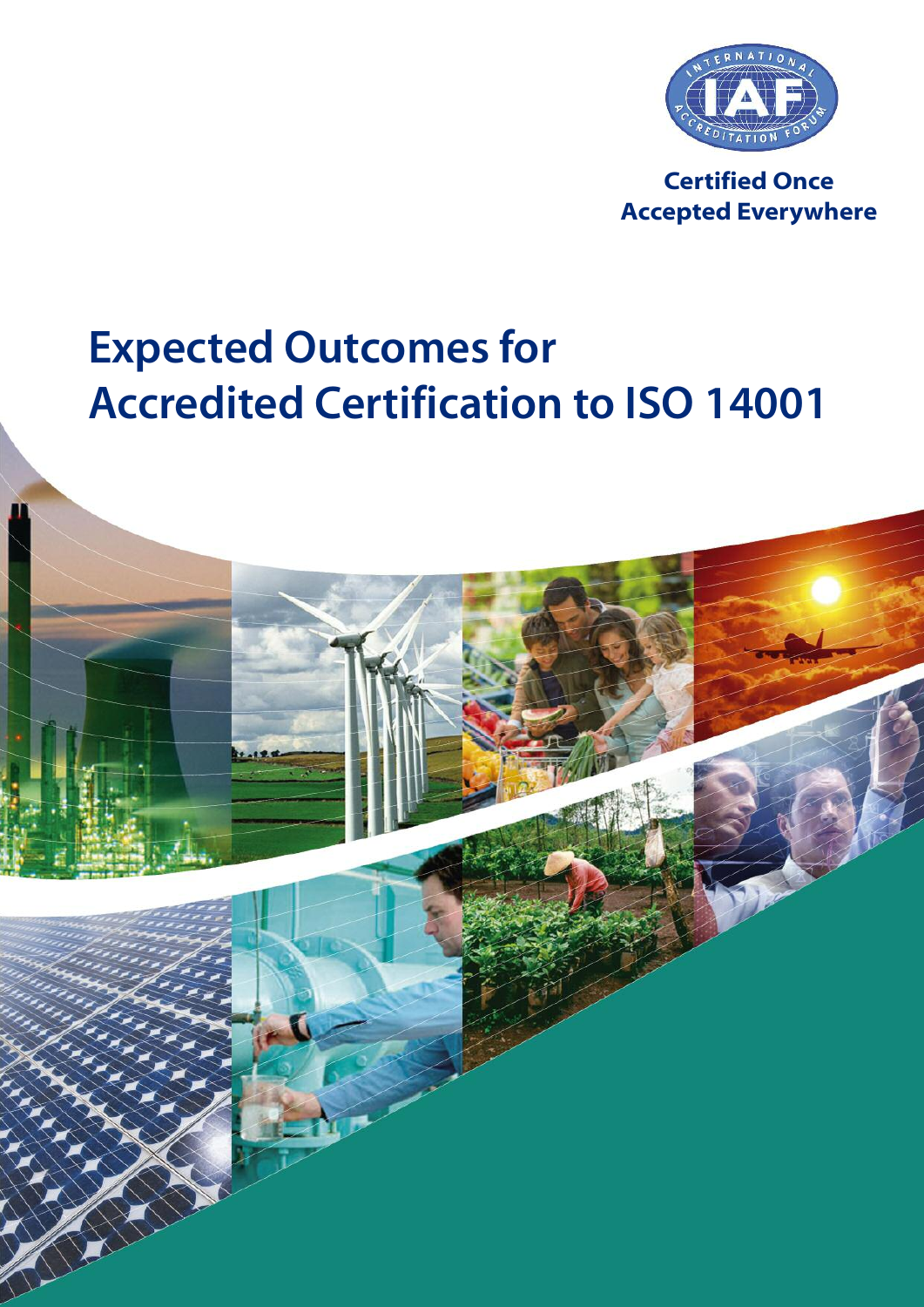### **Introduction**

The International Accreditation Forum (IAF) and the International Organization for Standardization (ISO) have jointly produced a concise statement of outcomes that are to be expected as a result of accredited certification to ISO 14001. The intent is to promote a common focus throughout the entire conformity assessment chain in order to achieve these expected outcomes and thereby enhance the value and relevance of accredited certification.

ISO 14001 certification is frequently used in both private and public sectors to increase the confidence level of interested parties in an organization's environmental management system.

### **About ISO**

ISO is the developer and publisher of ISO 14001,but does not itself carry out auditing and certification. These services are performed independently of ISO by certification bodies. ISO does not control such bodies, but does develop voluntary International Standards to encourage good practice in their activities on a worldwide basis. For example, ISO/IEC 17021 specifies the requirements for bodies providing auditing and certification of management systems.

#### **About IAF**

The IAF is an international association whose membership includes the national accreditation bodies. Certification bodies wishing to provide further confidence in their services can apply to be accredited as competent by an IAF recognized national accreditation body. ISO does not control such bodies, but does develop voluntary International Standards such as ISO/IEC 17011 which specifies the general requirements for carrying out accreditation.

# **Expected Outcomes for Accredited Certification to ISO 14001**

(from the perspective of interested parties)

"For the defined certification scope, an organization with a certified environmental management system is managing its interactions with the environment and is demonstrating its commitment to:

- A. Preventing pollution.
- B. Meeting applicable legal and other requirements.
- C. Continually enhancing its environmental management system in order to achieve improvements in its overall environmental performance."

2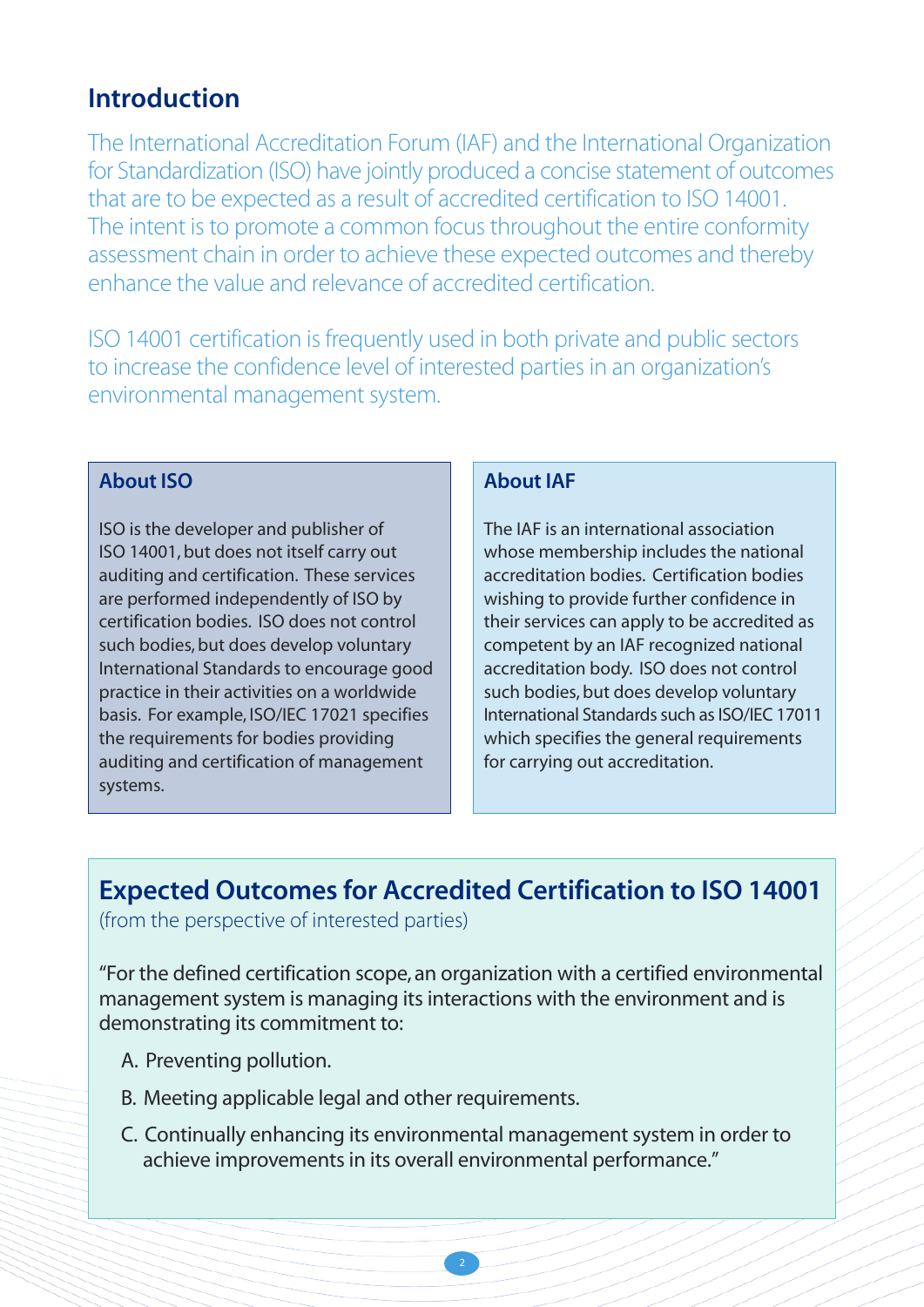## **What accredited certification to ISO 14001 means**

The accredited certification process is expected to ensure that the organization has an environmental management system, suitable for the nature of its activities, products and services, that conforms to the requirements of ISO 14001, and in particular can demonstrate for the defined scope that the organization:

- A. has defined an environmental policy appropriate to the nature, scale and environmental impacts of its activities, products and services
- B. has identified the environmental aspects of its activities, products and services that it can control and/or influence and determined those that can have a significant environmental impact (including those related to suppliers/contractors).
- C. has procedures in place to identify applicable environmental legislation and other relevant requirements,to determine how these apply to its environmental aspects and to keep this information up to date.
- D. has implemented effective controls in order to meet its commitment to comply with applicable legal and other requirements.
- E. has defined environmental objectives and targets that are measurable, where practicable, taking into account legal requirements and significant environmental aspects, and has programmes in place to achieve these objectives and targets
- F. ensures that people working for or on behalf of the organization are aware of the requirements of its environmental management system and are competent to perform tasks that have the potential to cause significant environmental impacts
- G. has implemented procedures for communicating internally, as well as responding to and communicating (as necessary) with interested external parties
- H. ensures that those operations associated with significant environmental aspects are carried out under specified conditions and monitors and controls the key characteristics of its operations that can have a significant environmental impact
- J. has established and (where practicable) tested procedures to address and respond to emergencies that can have an effect on the environment
- K. periodically evaluates its compliance with applicable legal and other requirements
- L. aims to prevent nonconformities, and has procedures in place to:
	- 1. correct any nonconformities that do occur
	- 2. analyze the cause of any such nonconformities and take corrective action to avoid their recurrence
- M. has implemented effective internal audit and management review procedures

### **What accredited certification to ISO 14001 does not mean**

- 1) ISO 14001 defines the requirements for an organization's environmental management system, but does not define specific environmental performance criteria.
- 2) Accredited certification to ISO 14001 provides confidence in the organization's ability to meet its own environmental policy, including the commitment to comply with applicable legislation,to prevent pollution, and to continually improve its performance. It does not ensure that the organization is currently achieving optimal environmental performance.
- 3) The ISO 14001 accredited certification process does not include a full regulatory compliance audit and cannot ensure that violations of legal requirements will never occur, though full legal compliance should always be the organization's goal.
- 4) Accredited certification to ISO 14001 does not necessarily indicate that the organization will be able to prevent environmental accidents from occurring

This document reflects the Communiqué that was agreed jointly between ISO and IAF and issued in July 2009.